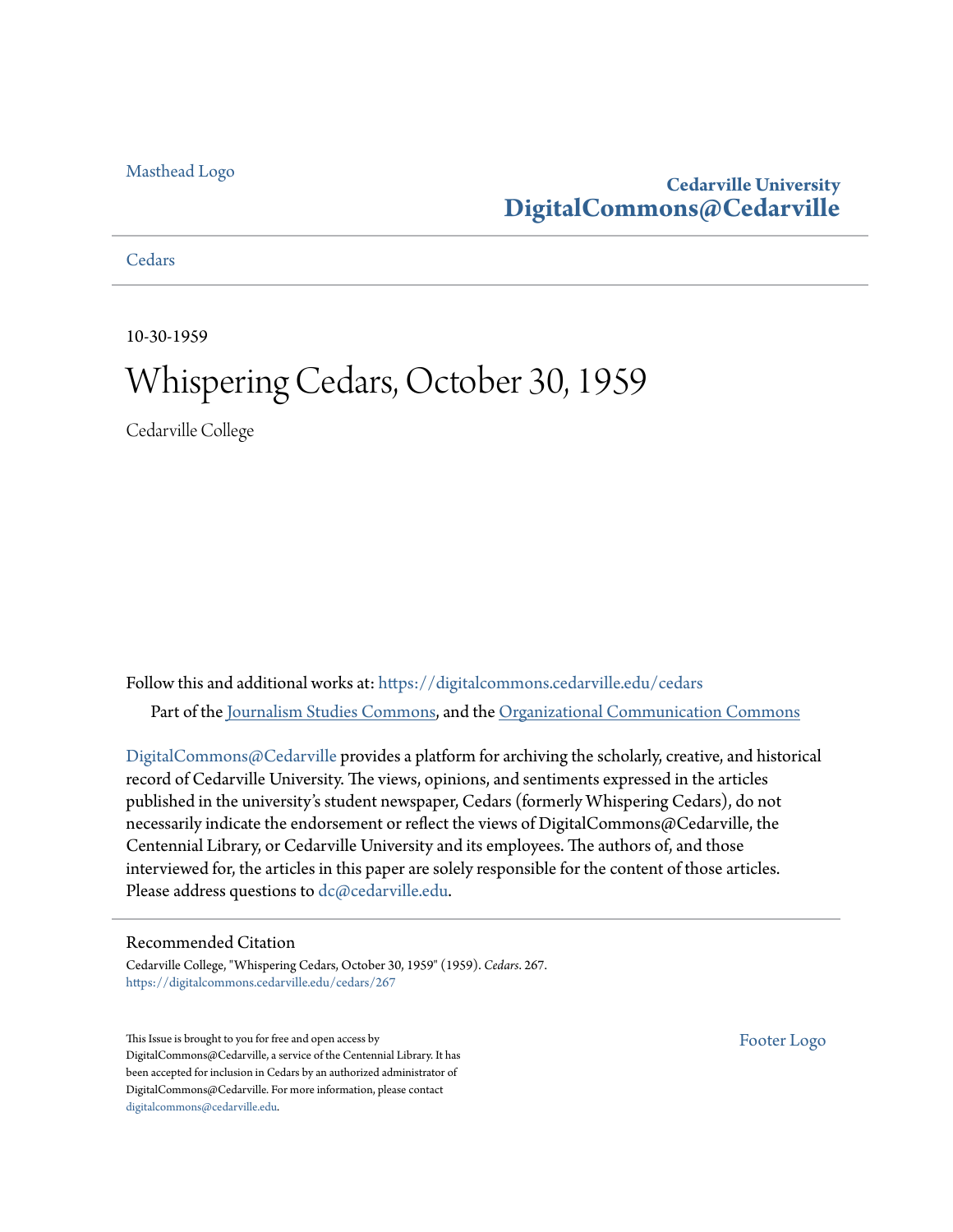

## THE CHAPEL WILL SOON BE COMPLETED

<sup>I</sup>was surprised the other morning to walk around the science building and see what looked like a tornado's track. A tree was down and the sidewalk was completely gone. All day the machinery made racket while I tried to study, and finally my curiosity got the best of me.

Why did they have to tear up the sidewalk? Were they trying to level the slope down to the chapel? And, how soon would it be until things would be back to normal? So, I did what a lot of kids don't take time to do. I asked. And there's the information which I received. The tree and sidewalk were torn up so the soil from the science building to the chapel could be terraced. There has been the problem of water getting into the chapel before and the terrace will check this.

It is quite likely that the inside of the chapel will be complete enough to hold services by November 8. But the outside finishing touches will require considerably more time.

## LITERARY SOCIETIES PLAN BIG YEAR

<sup>A</sup>joint initiation of new members is the first main event planned this fall by Alpha Chi and Gamma, literary societies of Cedarville College. Gamma Chi held a meeting Monday, October 19, in the dining hall attended by about 35 former members and girls interested in membership. A humorous skit depicted girls before and after their membership in Gamm<sup>a</sup> Chi. Other plans for the year include literary, social, and musical programs. Gamma Chi 's big annual project is the all-school Valentine Banquet.

President Dave Matson announces that Alpha Chi met October 1, to organize the group, only former members attended. Men interested in membership also attended the second meeting October 5. At that time officers familiarized them with the aims and constitution of the society. Some plans for the year discussed then were attendance at professional basketball games, the Artist Series presented at the college, and hockey games or ice shows at Troy, Ohio.

Organized first in 1956 "to dev<sup>e</sup> lop its members along literary lines, to promote th spirit of refinement and social tastes; to develop poise, personality, and leadership at both formal and informal events," the twin literary <sup>s</sup> ocieties now boast a joint membership of about 55 students. Membership in Gamrna Chi (Women for Christ) and Alpha Chi (Men for Christ) is open to all Cedarville College students. Gamma Chi officers are Carolyn Hale, president, Joyce Grant, vice president; Marlene Davis, secretary; Carol Zoellner, treasurer, Sandy Hammerstrom, program chairman, Esther Weiss, parlimentarian; and Rosemary Smith, Student Council representative. In Alpha Chi, Dave Matson is president; Chuck Taylor, vice president, Terry Goodrich, secretary-treasurer; Ray Shepherd, chaplain; Dave Earnhart, parlimentarian; and Bogle Standifer, Student Council representative. Although neither group has yet selected its advisor for the year, the choice will be made shortly.

## ALUMNAE COMMEND CEDARVILLE-CENTRAL STA TE AFFILIA ION

During a recent visit to the campus three graduates, Miss Esther Chesebro, Miss Shirley Shirley and Miss Grace Willetts, who are teaching school in Grand Rapids, Michigan, heartily commended Cedarville's affiliation with Central State College for teacher certification. They said that although they have been adequately prepared for the subjects which they are teaching, their biggest problem was the lack of student teaching experience. Now that students can receive this experience through the facilities of Central State, they stressed the importance of securing it, as it is necessary for certification as well as to prepare the teacher to face